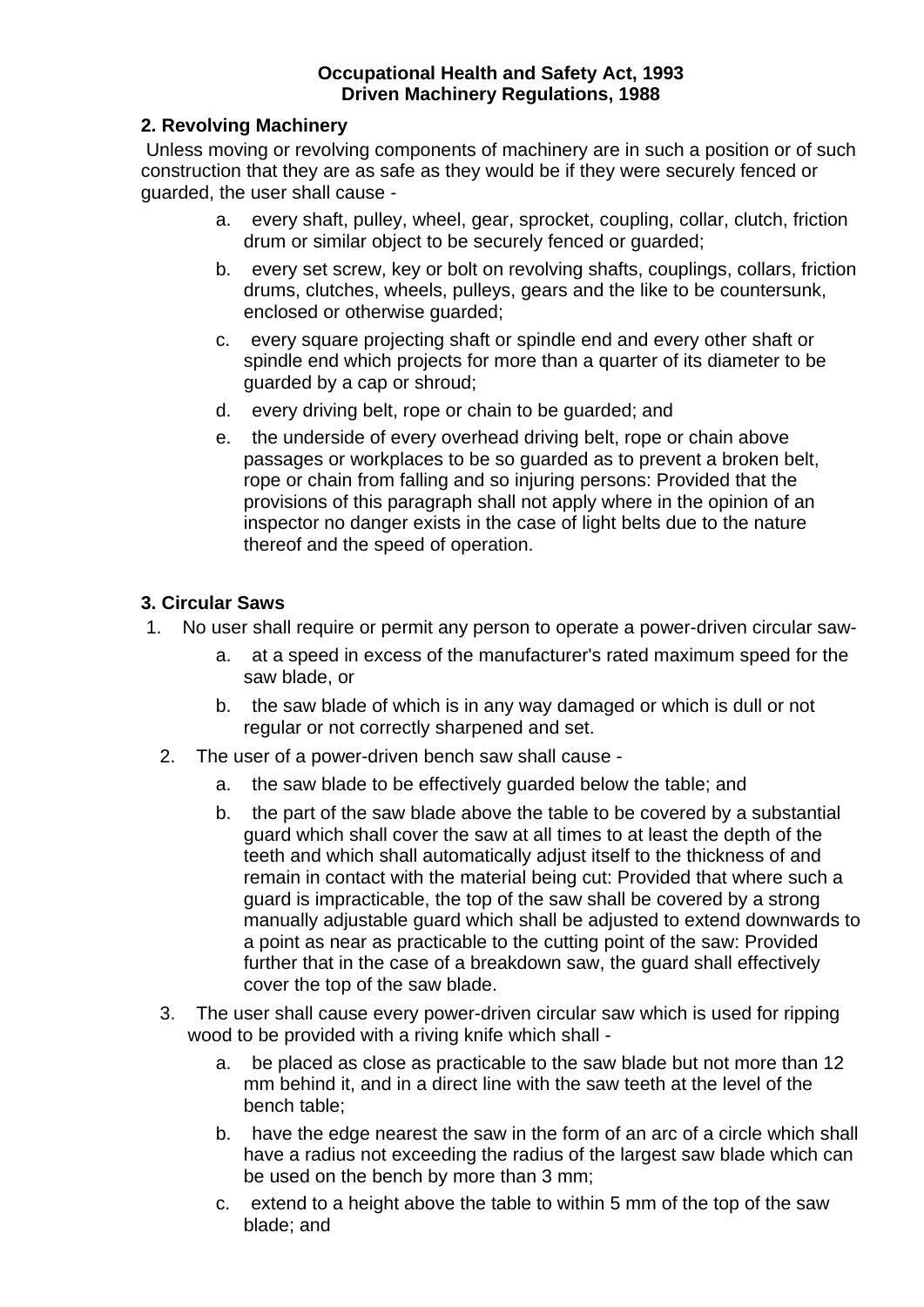- d. have a smooth surface and which shall be strong, rigid and easily adjustable.
- 4. The user shall cause every tilting saw or tilting table saw to be so arranged that the adjustment of the riving knife and the guard remains effective with any position of the saw or table.
- 5. The user shall
	- a. cause a suitable push stick to be kept available at every bench saw which is fed by hand, to enable work to be carried out without danger to persons;
	- b. provide suitable mechanical means for holding rough timber which is to be slabbed on a bench saw; and
	- c. provide an effective guard for the automatic feed rollers of every bench saw equipped with such rollers.
- 6. The user shall cause every swing or radial saw which is moved towards the material
	- a. to be guarded so that only the cutting portion of the saw blade is exposed;
	- b. to be arranged in such a manner that the saw will automatically move away from the cutting position when it is released; and
	- c. to be fitted with a device which will oppose the thrust or tendency of the saw to pick up the timber or to throw the timber back at the operator when such saw is used for ripping timber.
- 7. The user of a portable power-driven circular saw shall provide
	- a. a fixed guard above the slide or shoe, which shall cover the saw blade to at least the depth of the teeth; and
	- b. a guard which shall automatically cover the portion of the saw blade below the slide or shoe while sawing is not actually being done.

#### **4. Band Saws And Band Knives**

The user shall cause all moving parts, except the working portion of the blade at the point of operation, of every band saw or band knife to be effectively guarded.

#### **5. Wood Planing Machines**

 1. The user shall cause every wood planning machine which is used for overhand planning and which is not mechanically fed to be fitted with a cylindrical cutter block.

- 2. The user shall cause every planning machine used for overhand planning to be provided with a bridge guard which is capable of covering the full length and breadth of the cutting slot in the table and which can easily be adjusted in a vertical and horizontal direction.
- 3. No user shall require or permit any planning machine which is not mechanically fed to be used for the overhand planning of any piece of wood which is less than 300 mm long, unless a safe holder is used for such a piece of wood: Provided that this subregulation shall not apply to the planning of the edges of flat pieces of wood.
- 4. The user shall provide an effective guard for the feed roller of every planning machine used for thickness, except in the case of the combined machine for overhand planning and thickness.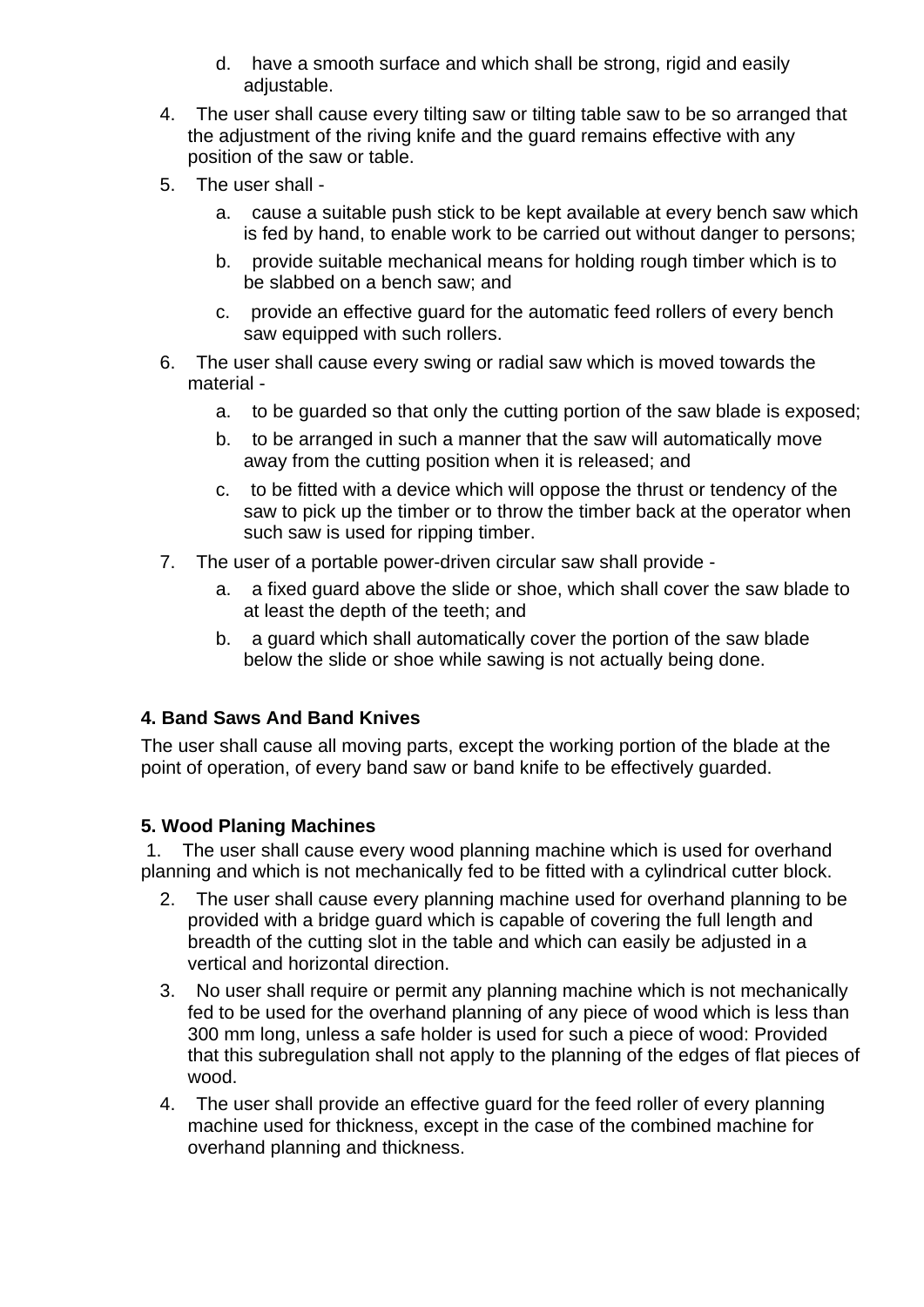## **6. Wood Moulding And Mortising Machines**

 1. Having regard to the nature of the work which is performed, the user shall cause the cutter or chain of every wood moulding or mortising machine to be effectively guarded.

2. If work cannot be performed when the cutter of a moulding machine is guarded, the user shall cause the wood being moulded to be held in a jig or holder which is so constructed that it will ensure safe working of the machine: Provided that where a jig or holder cannot be used, the user shall provide a suitable spike or pushstick and shall require persons who operate the machine to use it when necessary.

## **7. Sanding Machines**

The user shall cause every -

- a. drum sanding machine to be provided with effective guards so arranged as to completely enclose the revolving drum except such portion as is necessary for the performance of the work;
- b. disc sanding machine to be provided with suitable guards which shall completely enclose the periphery and back of the sanding disc and that portion of the working face of the disc under the table; and
- c. belt sanding machine to be provided with guards at the trap points where the sanding belt runs onto its pulleys and cause any section of the belt not used for sanding to be effectively enclosed.

#### **8. Grinding Machines**

 1. The user of a power-driven grinding machine shall cause such machine to be marked in a conspicuous place with the manufacturer's rated speed or speeds of the spindle in revolutions per minute.

- 2. No user shall require or permit a grinding wheel of a power-driven grinding machine to be operated at a speed exceeding that of the manufacturer of such wheel: Provided that a grinding wheel larger than 100 mm in diameter shall only be used if the recommended operating speed therefor is distinctly marked on it.
- 3. The user shall cause every grinding wheel of a power-driven grinding machine to be mounted concentrically on the spindle by means of robust metal flanges with annular peripheral bearing surfaces of adequate breadth which shall bear upon the wheel, and a layer of suitable compressible material shall be fitted between the flanges and the wheel: Provided that grinding wheels for specialized application which cannot be fixed by flanges shall be so secured that displacement or rupture of the wheel in motion is eliminated as far as possible.
- 4. Having regard to the nature of the work which is performed, the user shall cause every power-driven grinding machine to be provided with a substantial guard which shall enclose the grinding wheel as far as practicable and which shall be of sufficient strength to withstand the force of impact of a rupturing wheel.
- 5. Having regard to the nature of the work which is performed, the user shall cause a power-driven grinding machine where the workpiece is applied to the wheel by hand, to be provided with a substantial adjustable work rest, which shall be securely fixed in position and adjusted to within 3 mm from the grinding face of the wheel.
- 6. The user shall cause every power-driven grinding machine to be provided with a strong transparent shield which shall be kept adjusted to as to protect the operator's eyes: Provided that such shield may be omitted if every operator of the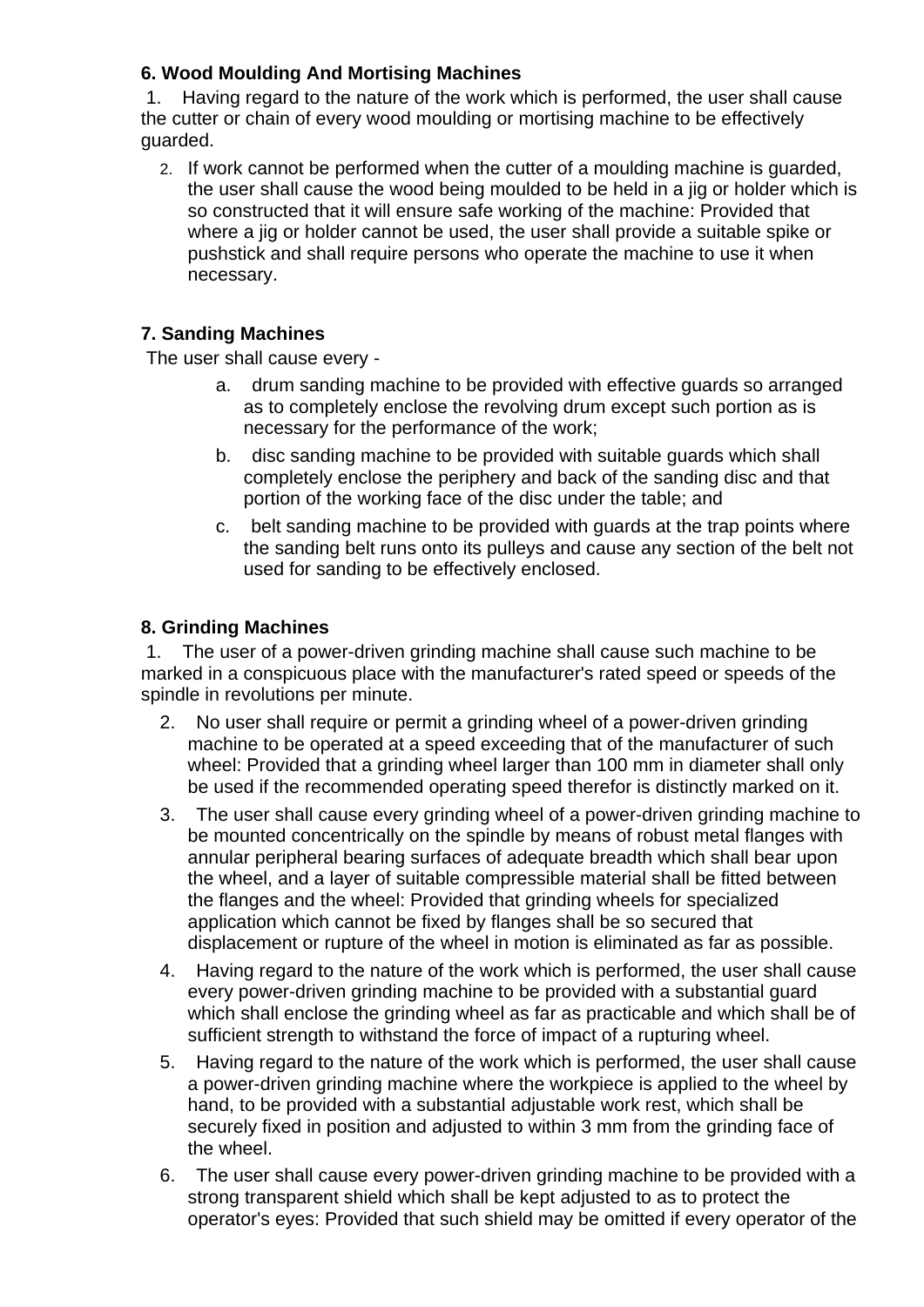machine is personally issued with suitable eye protection and is obliged to wear it.

7. The user shall cause a notice to be posted in a conspicuous place at every power-driven grinding machine, prohibiting persons from carrying out, inspecting or observing grinding work without using suitable eye protection.

### **9. Shears, Guillotines, Presses**

 1. Where the opening at the point of operation of shears, a guillotine or a press is greater than 10 mm, the user shall cause such machine to be provided with-

- a. a fixed guard which prevents hands or fingers reaching through, over, under or around the guard into the point of operation; or
- b. a self-adjusting guard which automatically adjusts itself to the thickness of the material being worked and which prevents hands or fingers reaching through, over, under or around the guard into the point of operation; or
- c. a manually or automatically operated moving guard which completely encloses the point of operation of such machine and which is so arranged that the working stroke cannot be commenced unless the guard is closed and which cannot be opened unless the ram or blade is stationary; or
- d. an automatic sweep-away or push-away which pushes any part of the operator's body out of the danger zone when the working stroke commences; or
- e. an electronic presence-sensing device which prevents or arrests a working stroke if it senses that any part of a person's body or any other foreign object is in the danger zone: Provided that the guarding provided in terms of this subregulation shall not in itself create any threat to the safety of persons.
- 2. The user may use or permit the use of shears, a guillotine or a press without the guarding contemplated in subregulation (1) if the operating controls to set it in motion require the simultaneous engagement of both hands of all the operators involved in the operation of the machine, and such operating controls
	- a. are situated at such distance from the point of operation that none of the operators has enough time to reach the danger zone with any part of his body before the working stroke is completed; or
	- b. are so designed that the working stroke will be arrested if any one of the operators removes one of his hands from the controls:

Provided that the operating controls shall be so arranged that they cannot be bypassed.

3. The user shall cause any full-revolution clutch shear, guillotine or press which is fed by hand to be provided with an anti-repeat device.

## **10. Slitting Machines**

 Having regard to the nature of the work which is performed, the user of a slitting machine shall cause the cutting edge of the disc cutter to be effectively guarded.

#### **11. Mixing, Agitating And Similar Machines**

 1. The user shall cause all dangerous moving parts of a mixing, agitating or similar machine to be placed beyond the reach of persons by means of doors, covers, guards or by other means.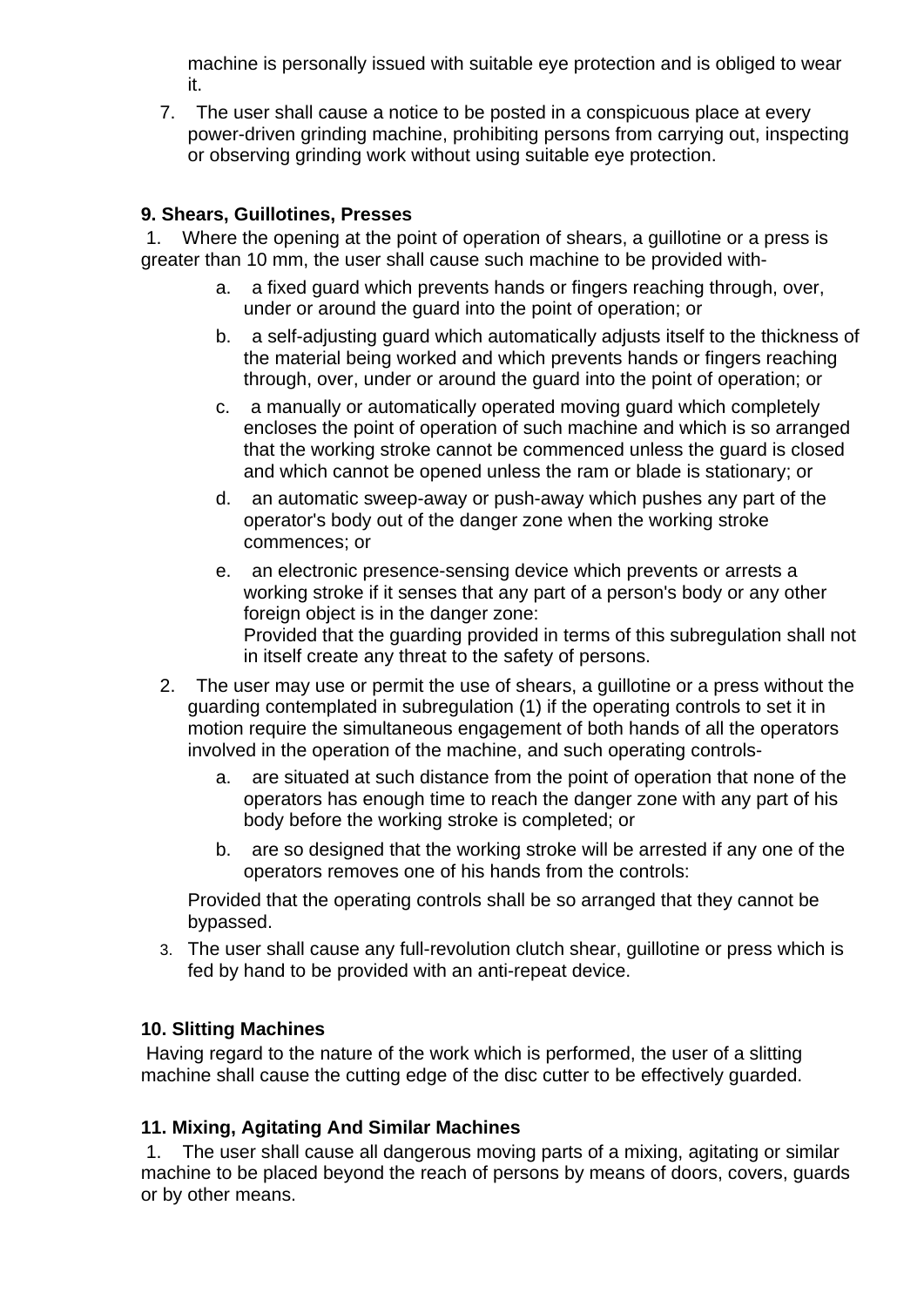2. The user shall, wherever practicable, cause every mixing, agitating or similar machine to be so arranged that it cannot be set in motion unless the doors, covers, guards or other means referred to in subregulation (1) are in position and that the machine will come to a stop if any one of them is opened, unlocked or removed or if the dangerous moving parts of the machine are exposed for any reason whatsoever: Provided that the provisions of this subregulation shall not apply to doors, covers or guards which are bolted in position or to an inspection hatch which is provided for controlling a process while the machine is in operation.

### **12. Rolls And Calenders**

 The user shall, where practicable, cause every power-driven machine consisting of or incorporating two or more rolls rotating in opposite directions, which are less than 75 mm apart, to be guarded for the full length of the in-running side or nip of the rolls where such nip is within the reach of persons, with -

- a. a fixed guard; or
- b. a trip bar, a cable or an electronic sensing device not more than 300 mm from the nip, which will stop or reverse the rotation of the rolls if the bar or cable is touched or if the danger area is invaded by any foreign object:

Provided that where it is not practicable to install any of the specified devices an inspector may require or permit any other means of protection at the intake of the rolls.

## **13. Washing Machines, Centrifugal Extractors, Etc.**

 The user shall, wherever practicable, cause every power-driven washing machine, centrifugal extractor or similar machine of double cylinder construction in which the inner cylinder, drum or basket rotates, to be provided with a door or lid on the outer cylinder, so interlocked that-

- a. the inner cylinder cannot be put into motion unless the door or lid is closed; and
- b. the door or lid cannot be opened unless the inner cylinder is stationary.

#### **14. Air Compressors**

 The user of a positive displacement type air compressor which is not provided with automatic means for limiting the operating temperature to a safe level shall provide a fusible plug fitted close to the outlet valves or discharge ports of every stage of compression: Provided that the provisions of this regulation shall not apply to air compressors with a free air delivery of less than 8.5 m3 per minute or in which compression does not take place in the presence of lubricating oil.

#### **15. Refrigeration and Air Conditioning Installations**

 No user shall use or permit the use of a refrigeration or an air conditioning installation unless it complies with a safety standard with respect to its construction, installation, operation and inspection incorporated for this purpose into these regulations under section 36 of the Act.

#### **16. Transportation Plants**

- 1. No user shall use or permit the use of a transportation plant unless
	- a. it complies with a safety standard with respect to the design, construction, installation, operation and inspection thereof incorporated for this purpose into these regulations under section 36 of the Act; and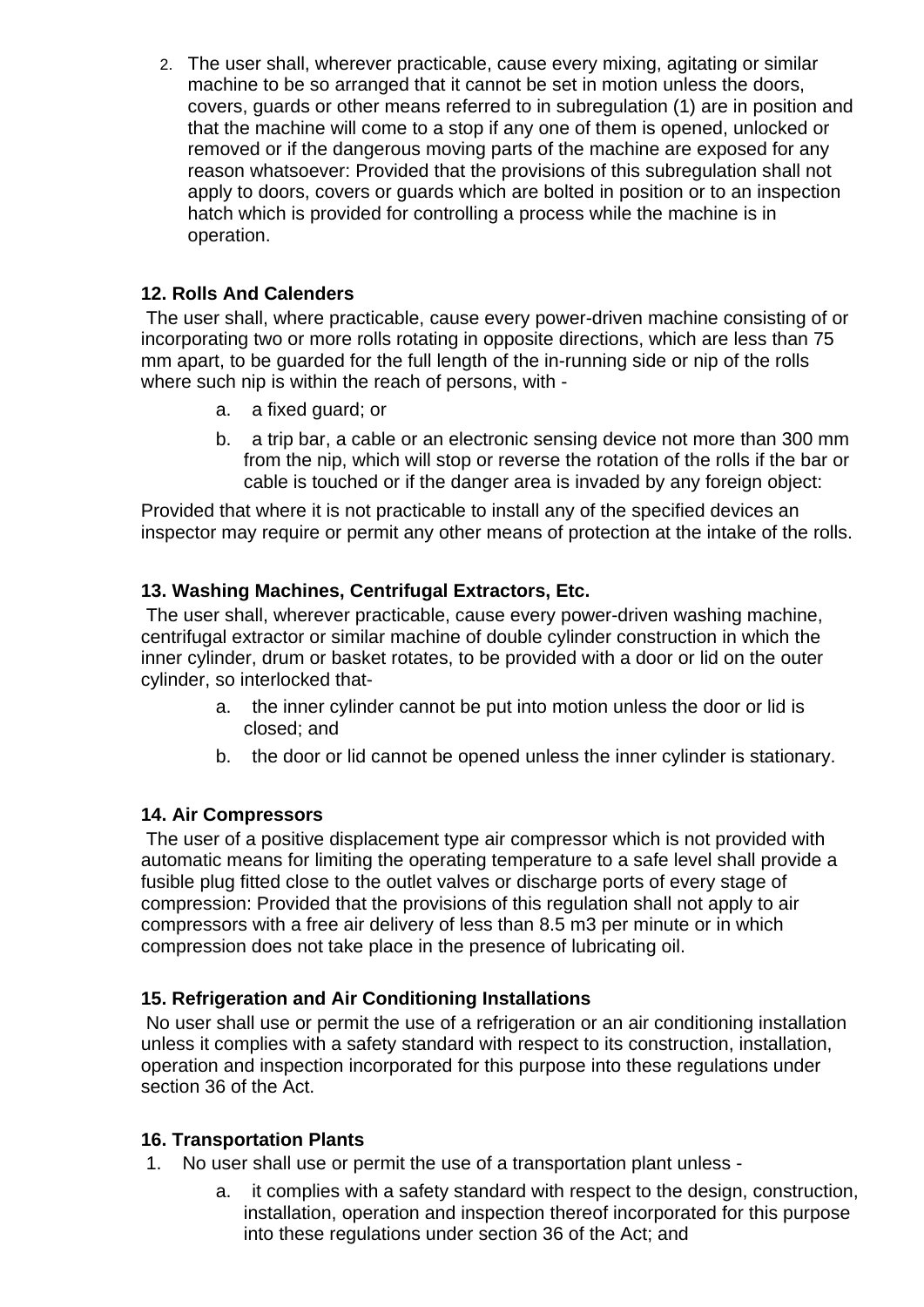- b. he is in possession of written authorization for the use thereof from an inspector.
- 2. Any person who wishes to use a transportation plant shall apply in writing to the divisional inspector for permission for such use and shall, together with such application, submit
	- a. a complete set of design calculations and drawings of the proposed installation; and
	- b. a certificate issued by a registered professional engineer in which he certifies that he has checked the design of the installation and that such design will ensure the safe operation of the installation under all permitted loadings.
- 3. An inspector may, if he is satisfied that the provisions of this regulation have been complied with and that the transportation plant can be safely used, grant permission in writing for the use thereof, subject to such conditions as he may determine.
- 4. An inspector may withdraw the permission granted in terms of subregulation (3) if he deems this necessary in the interest of safety.
- 5. The user shall cause the whole installation and all working parts of the transportation plant to be thoroughly examined and subjected to a performance test as prescribed by the standard to which the transportation plant was manufactured, by a person who has knowledge and experience of the erection and maintenance of transportation plants or similar machinery and who shall determine the serviceability of the structures, ropes, machinery and safety devices, before they are put into use following every time they are erected and thereafter at intervals not exceeding 12 months: Provided that in the absence of such prescribed performance test the whole installation of the transportation plant shall be subjected to a load of 120 % of the rated mass load, applied over the complete operation range of such plant and in such a manner that every part of the installation is stressed accordingly.
- 6. Notwithstanding the provisions of subregulation (5), the user shall cause every hoisting rope and every hook or other load-attaching device which forms part of the transportation plant to be thoroughly examined by a person contemplated in subregulation (5) at intervals not exceeding six months.
- 7. The user shall cause the results of the examinations and tests prescribed in subregulations (5) and (6) to be entered and signed by the person carrying out such examinations and tests, in a record book which shall be kept on the premises at all times.

## **17. Goods Hoists**

- 1. The user of a goods hoist shall cause
	- a. the hatchway to be enclosed by means of walls, effective bratticing or grill work to a height of at least 2 100 mm and with a space between members of the bratticing or grill work of not more than 38 mm, wherever the hatchway is accessible from adjacent stairways, platforms or floors which are not authorised landings: Provided that the space above the hatchway landing doors shall be similarly enclosed;
	- b. every hatchway landing entrance to be provided with a substantial door or gate, any opening in which shall not be more than 38 mm wide and which shall be furnished with
		- i. a mechanical lock so arranged that the door or gate cannot be opened unless the conveyance is at that landing; and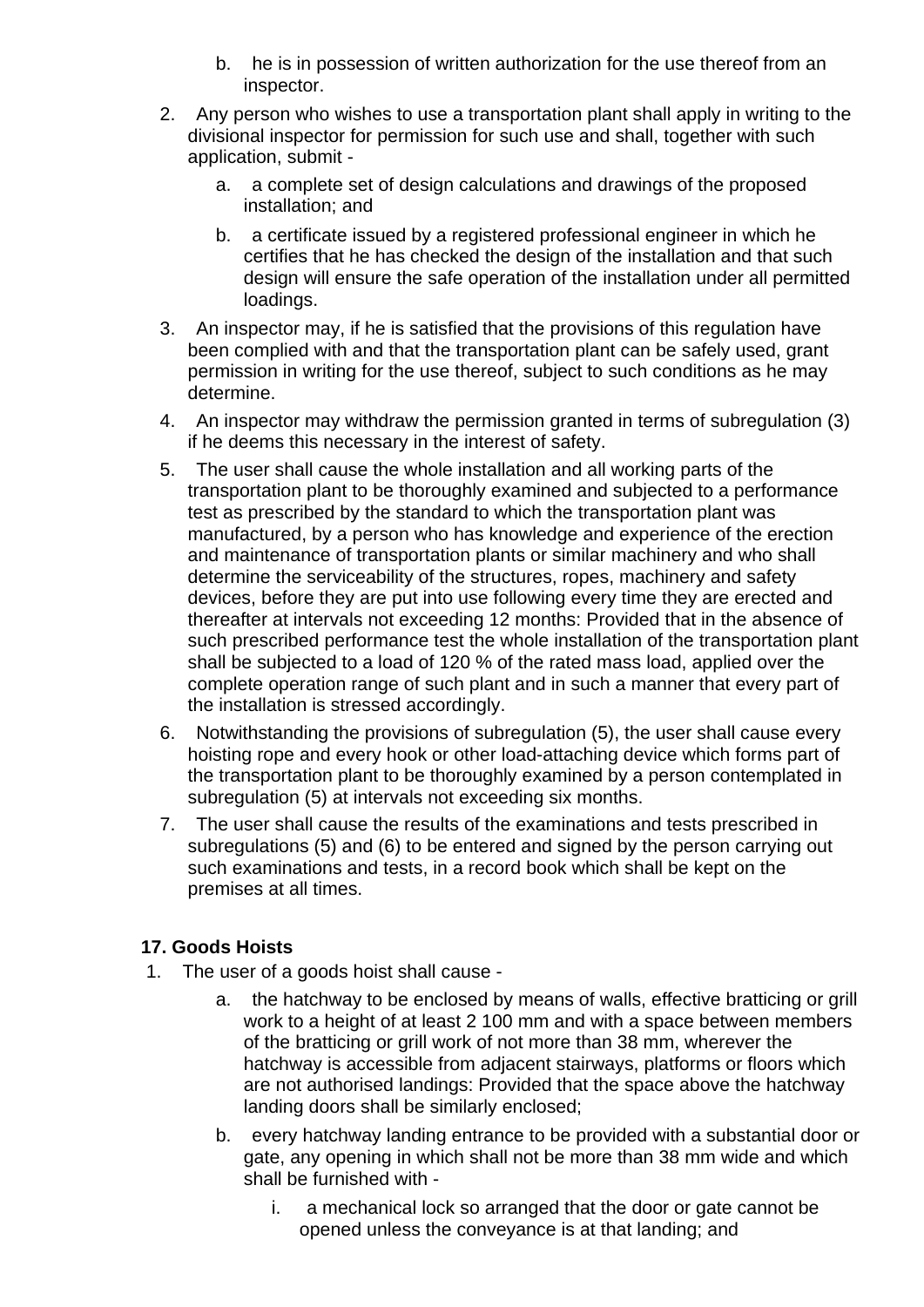- ii. a circuit breaker so arranged that the conveyance cannot be moved by power unless the door or gate is closed;
- c. every goods hoist to be provided with an automatic device which shall be so arranged that the power will be cut off before the conveyance has travelled 300 mm past the top landing or 300 mm past the bottom landing;
- d. a means to be provided which will hold the conveyance with its maximum load in any position in the hatchway when power is not being supplied to the hoisting machinery;
- e. the conveyance to be enclosed on all sides, except the access side, to a height of at least 1350 mm above the floor of the conveyance and, where the height of the conveyance is less than 1350 mm, the sides except the access side to be completely enclosed;
- f. the conveyance and counterweight to be carried by chains or steel-wire ropes of which the aggregate breaking load shall be at least six times the rated load of the hoist; and
- g. the hoist to be controllable from the landings only and no means of control shall be provided inside the conveyance, nor shall the means of control be accessible from inside the conveyance.
- 2. The user of a goods hoist shall cause the hoist to be inspected at least once every three months by a person who has knowledge and experience of the erection and maintenance of goods hoists or similar machinery, in order to determine the serviceability of the entire hoist including guides, ropes and their connections, drums, sheaves or pulleys and all safety devices, and shall cause such person to enter and sign the result of each such inspection in a record book which shall be kept on the premises for that purpose.
- 3. The user shall cause a notice indicating the maximum mass load which may be carried at any one time and prohibiting persons from riding on the goods hoist, to be affixed at each landing.
- 4. No user shall require or permit any person to ride on a goods hoist and no person shall ride on such a goods hoist.

#### **18. Lifting Machines And Lifting Tackle**

- 1. No user shall use or permit the use of a lifting machine unless
	- a. it has been designed and constructed in accordance with a generally accepted technical standard;
	- b. it is conspicuously and clearly marked with the maximum mass load which it is designed to carry with safety: Provided that when this mass load varies with the conditions of use a table showing the maximum mass load with respect to every variable condition shall be posted up by the user in a conspicuous place easily visible to the operator; and
	- c. it has at all times at least three full turns of rope on the drum of each winch which forms part of such a machine when such winch has been run to its lowest limit.
	- 2. The user shall, where practicable, provide every power-driven lifting machine with
		- a. a brake or other device capable of holding the maximum mass load should the power supply fail, or which is such that it will automatically prevent the uncontrolled downward movement of the load when the raising effort is interrupted; and
		- b. a limiting device which will automatically arrest the driving effort when -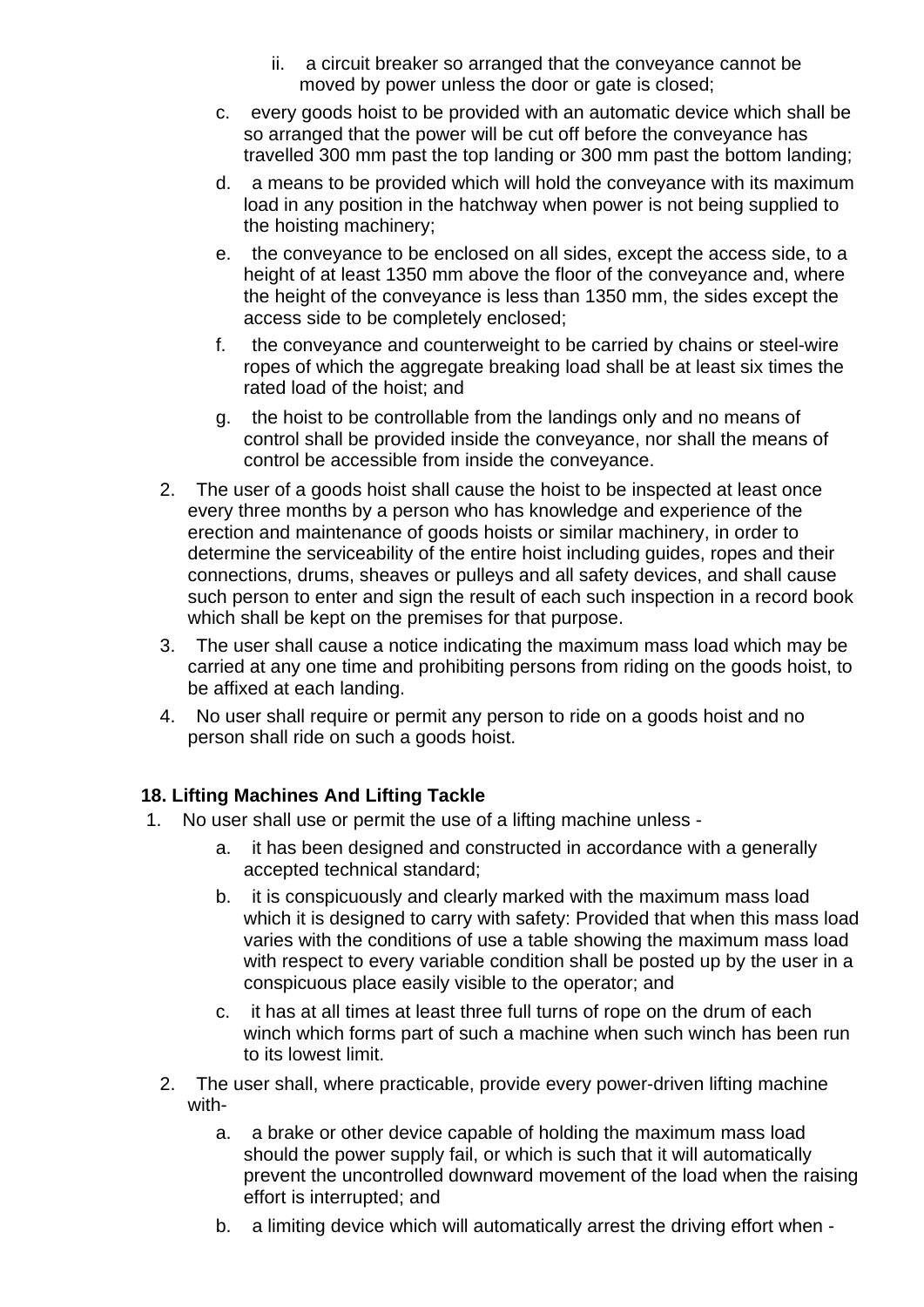- i. the hook or load attachment point of the power-driven lifting machine reaches its highest safe position; and
- ii. in the case of a winch-operated lifting machine with a lifting capacity of 5000 kg or more, the load is greater than the rated mass load of such machine.
- 3. The user shall cause every chain or rope which forms an integral part of a lifting machine to have a factor of safety as prescribed by the standard to which such machine was manufactured: Provided that in the absence of such prescribed factor of safety, chains, steel-wire ropes and fibre ropes shall have a factor of safety of at least four, five and ten, respectively, with respect to the rated carrying capacity of the lifting machine.
- 4. The user shall cause every hook or any other load-attaching device which forms and integral part of a lifting machine to be so designed or proportioned that accidental disconnection of the load under working conditions cannot take place.
- 5. The user shall cause the whole installation and all working parts of every lifting machine to be thoroughly examined and subjected to a performance test, as prescribed by the standard to which the lifting machine was manufactured, by a person who has knowledge and experience of the erection and maintenance of the type of lifting machine involved or similar machinery and who shall determine the serviceability of the structures, ropes, machinery and safety devices, before they are put into use following every time they are dismantled and re-erected, and thereafter at intervals not exceeding 12 months: Provided that in the absence of such prescribed performance test the whole installation of the lifting machine shall be tested with 110 % of the rated mass load, applied over the complete lifting range of such machine and in such a manner that every part of the installation is stressed accordingly.
- 6. Notwithstanding the provisions of subregulation (5), the user shall cause all ropes, chains, hooks or other attaching devices, sheaves, brakes and safety devices forming an integral part of a lifting machine to be thoroughly examined by a person contemplated in subregulation (5) at intervals not exceeding six months.
- 7. Every user of a lifting machine shall at all times keep on his premises a register in which he shall record or cause to be recorded full particulars of any performance test and examination prescribed by subregulation (5) and (6) and any modification or repair to the lifting machine, and shall ensure that the register is available on request for inspection by an inspector.
- 8. No user of machinery shall require or permit any persons to be moved or supported by means of a lifting machine, unless such machine is fitted with a cradle approved for that purpose by an inspector.
- 9. No user shall use or permit any person to use a jib-crane with a lifting capacity of 5 000 kg or more at minimum jib radius, unless it is provided with
	- a. a load indicator that will indicate to the operator of the jib-crane the mass of the load being lifted: Provided that such a device shall not require manual adjustment, from application of a load to the jib crane until the release of that load, using any motion or combination of motions permitted by the crane manufacturer to ensure safe lifting; or
	- b. a limiting device which will automatically arrest the driving effort whenever the load being lifted is greater than the rated mass load of the jib-crane, at that particular radius, using any motion or combination of motions permitted by the crane manufacturer to ensure safe lifting: Provided that such a device shall not arrest the driving effort when the jib-crane is being operated into a safer condition.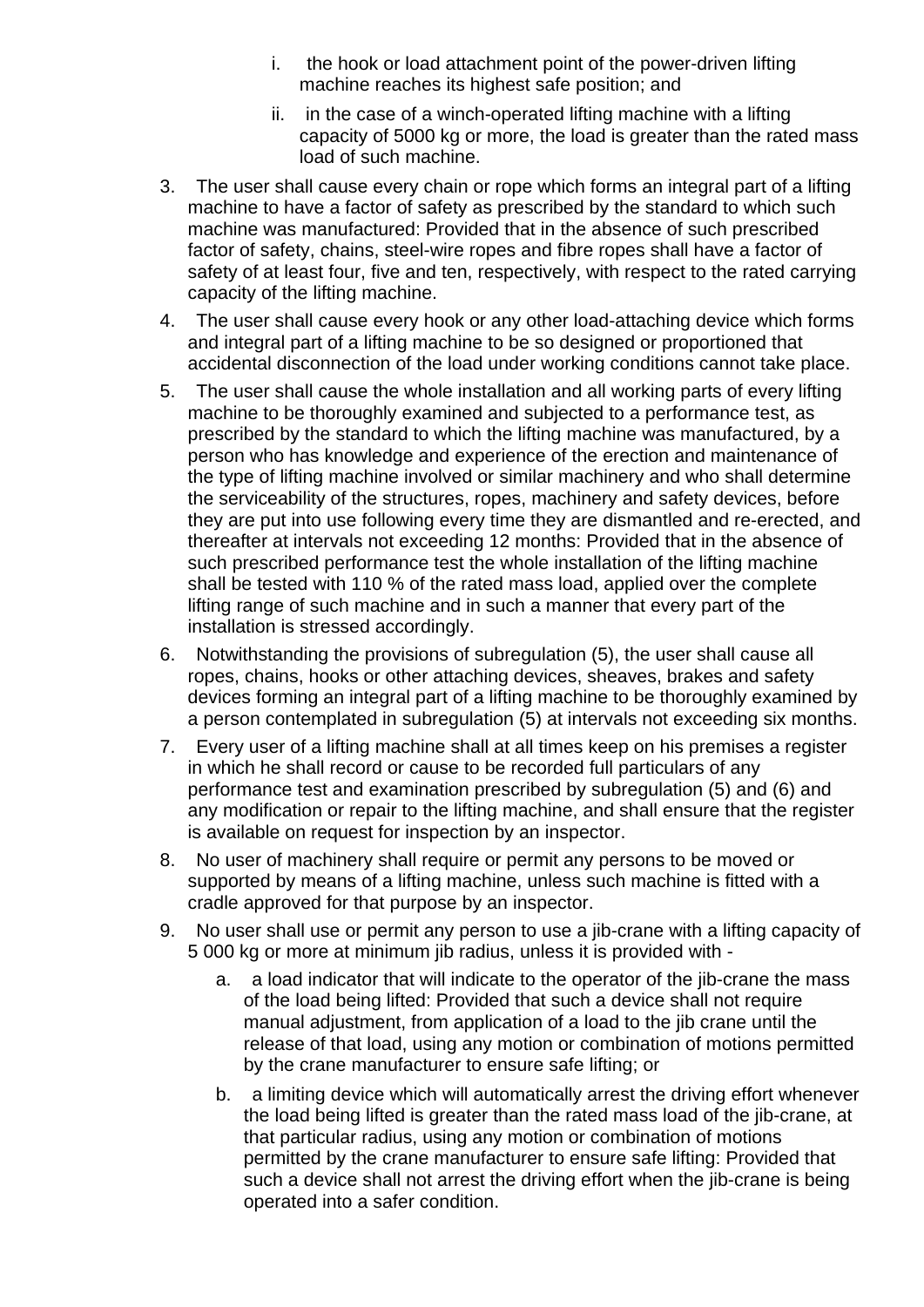- 10. No user shall use or allow the use of any lifting tackle unless the following conditions are complied with, namely that
	- a. every item of lifting tackle is well constructed of sound material, is strong enough and is free from patent defects and is in general constructed in accordance with a generally accepted technical standard;
	- b. every lifting assembly consisting of different items of lifting tackle is conspicuously and clearly marked with identification particulars and the maximum mass load which it is designed to lift with safety;
	- c. ropes of chains have a factor of safety with respect to the maximum mass load they are designed to lift with safety of
		- i. ten for natural-fibre ropes;
		- ii. six for man-made fibre ropes or woven webbing;
		- iii. six for steel-wire ropes except for double part spliced endless sling legs and double part endless grommet sling legs made from steelwire rope, in which case the factor of safety shall be at least eight;
		- iv. five for steel chains; and
		- v. four for high-tensile or alloy steel chains:

Provided that when the load is equally shared by two or more ropes or chains the factor of safety may be calculated in accordance with the sum of the breaking strengths taking into consideration the angle of loading;

- d. steel-wire ropes are discarded and not used again for lifting purposes if the rope shows signs of excessive wear, too many broken wires, corrosion or other defects that have made its use in any way dangerous;
- e. such lifting tackle is examined at intervals not exceeding three months by a person contemplated in sub-regulation (5) who shall enter and sign the result of each such inspection in a book kept for this purpose; and
- f. such lifting tackle is stored or protected so as to prevent damage or deterioration when not in use.
- 11. The user shall ensure that every lifting machine is operated by an operator specifically trained for a particular type of lifting machine: Provided that in the case of a lift truck with a lifting capacity of 750 kg or more and jib-cranes with a lifting capacity of 5000 kg or more at minimum jib radius, the user shall not require or permit any person to operate such a lifting machine unless the operator is in possession of a certificate of training, issued by a person or organization approved for the purpose by the Chief Inspector.

[Date effective 10 October 1993 - G.N.R.2483 of 4 September 1992].

#### **19. Builder's Hoists**

 1. The user shall ensure that every builder's hoist and its tower are well constructed of sound material, are strong enough and free from patent defects and in general are constructed in accordance with generally accepted technical standards.

- 2. The user shall cause the tower of every builder's hoist
	- a. to be secured to the structure or to be braced by steel wire guy ropes and to extend to such a distance above the highest landing as to allow a clear and unobstructed space of at least 900 mm for overtravel;
	- b. to be enclosed on all sides at the bottom, and at all floors where persons are liable to be struck by moving parts of the hoist except on the side or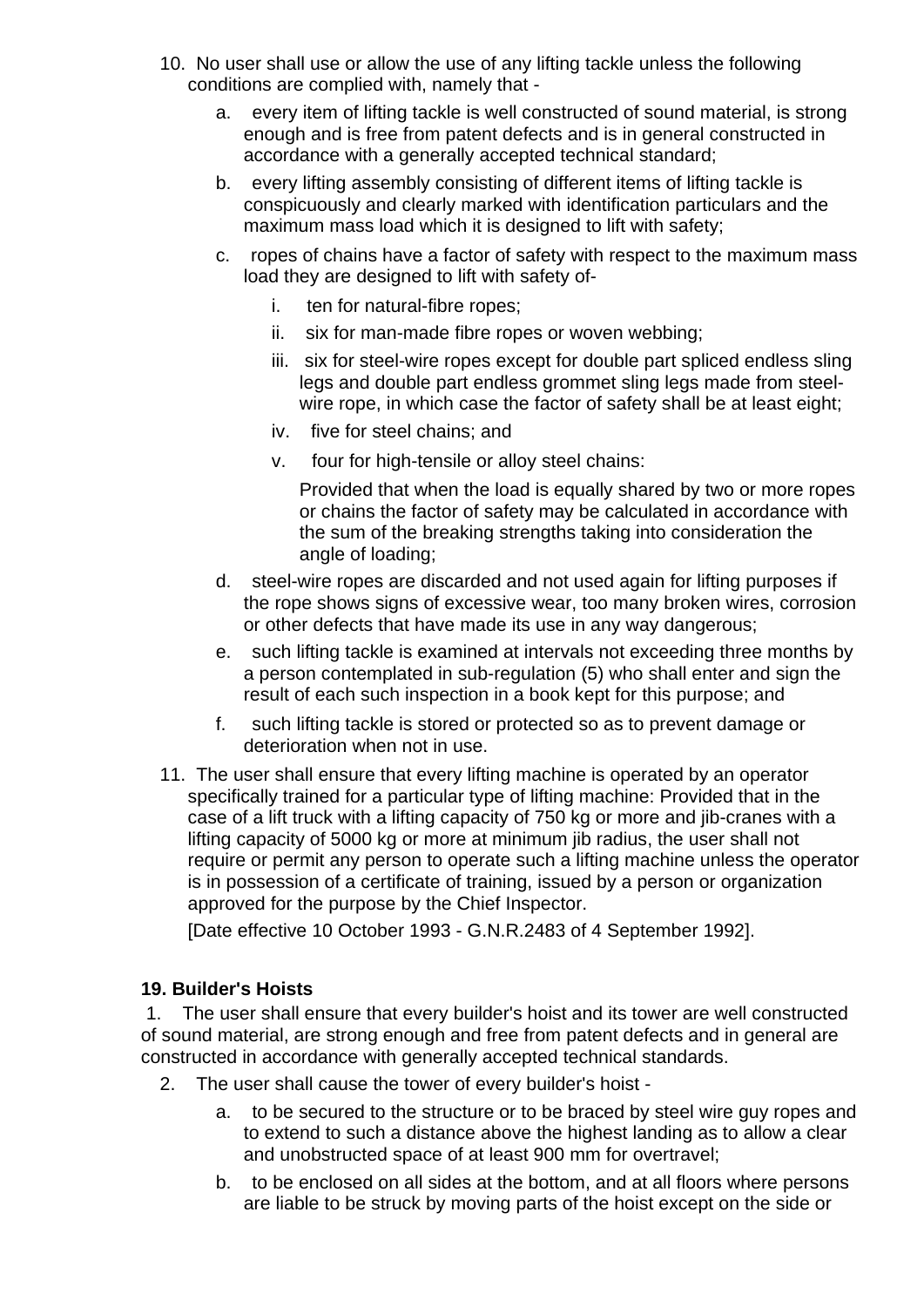sides giving access to the conveyance, with walls or other effective means to a height of at least 2 100 mm from the ground or floor level; and

- c. to be provided with a door or gate at least 1 800 mm high at each landing, and such door or gate shall be kept closed except when the conveyance is at rest at such a landing.
- 3. The user shall cause
	- a. the conveyance of a builder's hoist to be carried by a steel-wire rope of which the breaking strength shall be at least six times the maximum mass load it is required to carry;
	- b. every builder's hoist to be provided with an efficient brake capable of holding the conveyance with its maximum load in any position when the power is not being supplied to the hoisting machinery; and
	- c. effective arrangements to be made for clear signals for the operation of the hoist to be given from each landing from which the builder's hoist is being used.
- 4. No user shall require or permit trucks, barrows or material to be conveyed on or in the conveyance of a builder's hoist and no person shall so convey trucks, barrows or material unless such articles are so secured or contained that displacement thereof cannot take place during conveyance.
- 5. No user shall require or permit any person to ride on, and no person shall ride on, a builder's hoist.
- 6. The user shall cause every builder's hoist to be inspected at least once every week by a person who has experience of the erection and maintenance of builder's hoists or similar machinery, who shall determine the serviceability of the entire builder's hoist including guides, ropes and their connections, drums, sheaves or pulleys and all safety devices, and who shall enter and sign the result of each such inspection in a record book which shall be kept on the premises for that purpose.

#### **20. Explosive Powered Tools**

- 1. No user shall use or permit any person to use an explosive powered tool unless
	- a. it is provided with a protective guard around the muzzle end which effectively confines any flying fragments or particles;
	- b. the firing mechanism is so designed that the explosive powered tool will not function unless
		- i. it is held against the surface with a force of at least twice its weight; and
		- ii. the angle of inclination of the barrel to the work surface is not more than 15 degrees from a right angle:

Provided that the provisions of this subregulation shall not apply to explosive powered tools in which the energy of the cartridge is transmitted to the bolts, nails or similar relevant objects by means of an intermediate piston which has a limited distance of travel.

- 2. The user of an explosive powered tool shall ensure that
	- a. only cartridges suited to the explosive powered tool and the work to be performed are used;
	- b. the explosive powered tool is cleaned and examined at regular intervals as may be necessary for its safe operation;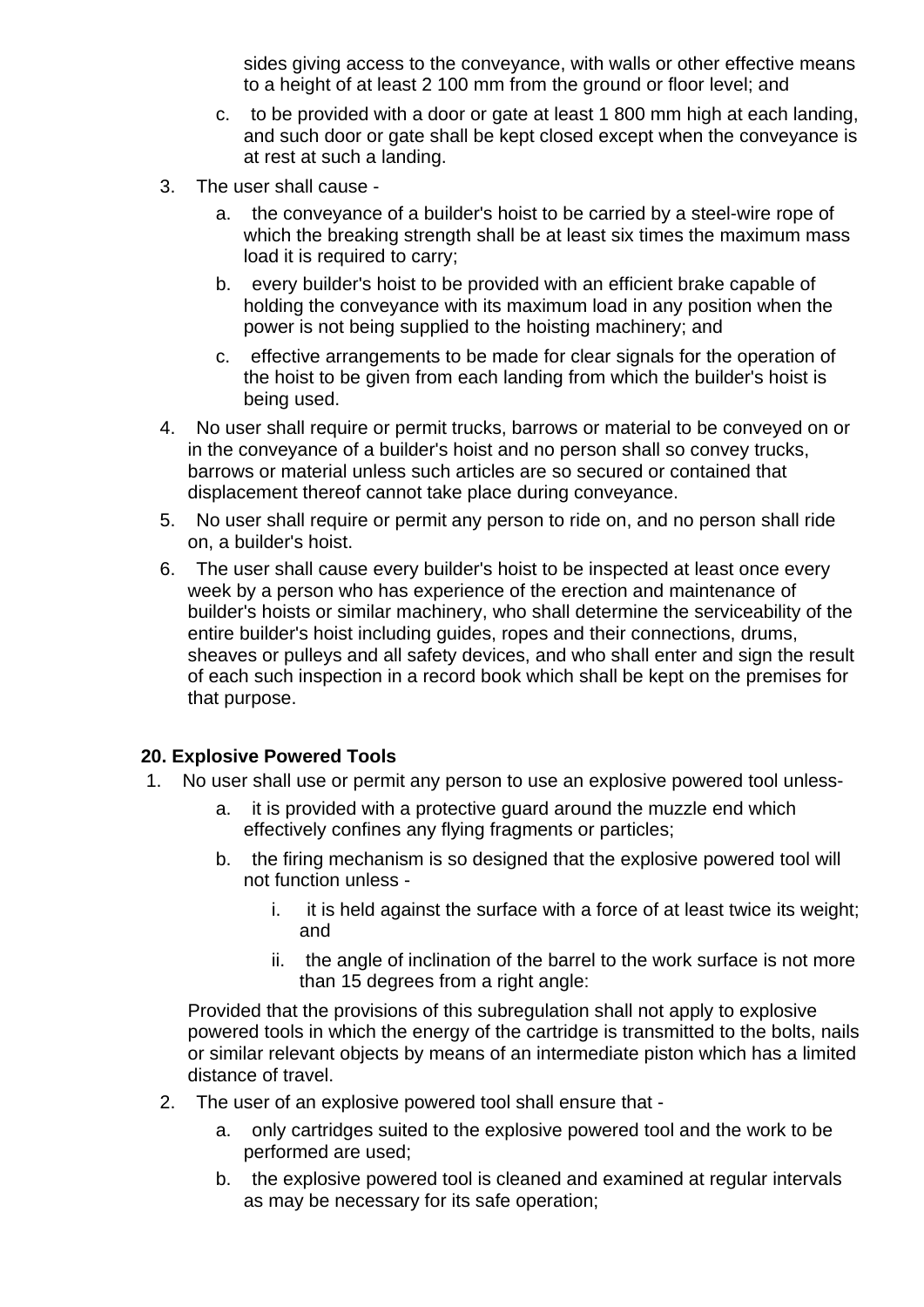- c. when not in use, the explosive powered tool and the cartridges are stored in a safe place which is inaccessible to unauthorized persons;
- d. the explosive powered tool is not stored in a loaded condition; and
- e. a warning notice is posted wherever the explosive powered tool is used.
- 3. No user shall permit or require any person to use an explosive powered tool unless such person has been
	- a. provided with and uses suitable eye protection; and
	- b. has been fully instructed in the operation, maintenance and use of such tool.

### **21. Offences and Penalties**

 Any person who contravenes or fails to comply with a provision of regulation 2, 3, 4, 5, 6, 7, 8, 9, 10, 11, 12, 13, 14, 15, 16(1), 16(2), 16(5), 16(6), 16(7), 17, 18, 19 or 20 shall be guilty of an offence and liable on conviction to a fine not exceeding R1 000 or to imprisonment for a period not exceeding six months and, in the case of a continuous offence, to an additional fine of R5 for each day on which the offence continues or to additional imprisonment of one day for each day on which the offence continues: Provided that the period of such additional imprisonment shall in no case exceed 90 days.

## **22. Withdrawal Of Regulations**

The following regulations are hereby withdrawn:

- a. Regulations C15, C29, C30, C31, C32, C33, C34, C35, C36, C37, C38, C39, C40, C41, C42, C43, C44, C45, C46 and C49, published by Government Notice R. 929 of 28 June 1963;
- b. regulation D15, published by Government Notice R. 1934 of 13 December 1963.

## **Schedule**

#### **1. Regulation 15.**

South African Bureau of Standards, code of practice SABS 0147: Refrigeration and airconditioning installations.

#### **2. Regulation 16 (1)(a).**

South African Bureau of Standards, code of practice SABS 0148: The installation and operation of cable cranes and aerial rope-ways.

#### **Notice of approval to Issue certificates of training to lifting machine operators**

 I, Imanuel Mulder, appointed as chief inspector in terms of section 19(1) of the Machinery and Occupational Safety Act, 1983, acting in terms of the powers vested in me by regulation 18(11) of the Driven Machinery Regulations, published under Government Notice No.R.2483 of 4 September 1992, hereby withdraw Government Notice 834 of 18 September 1992 and give notice that as from the date of this notice, all applications for approval from a person or organisation who provides training to a lift truck operator or jib-crane operator, where the capacity of a lift truck is 750 kg or where the capacity of a jib-crane is 5 000 kg or more respectively, will henceforth only be entertained if it is accompanied by a valid certificate issued by a training board accredited by the Registrar of Manpower Training in terms of section 12D of the Manpower Training Act, 1981, or the SA Institute of Materials Handling (the National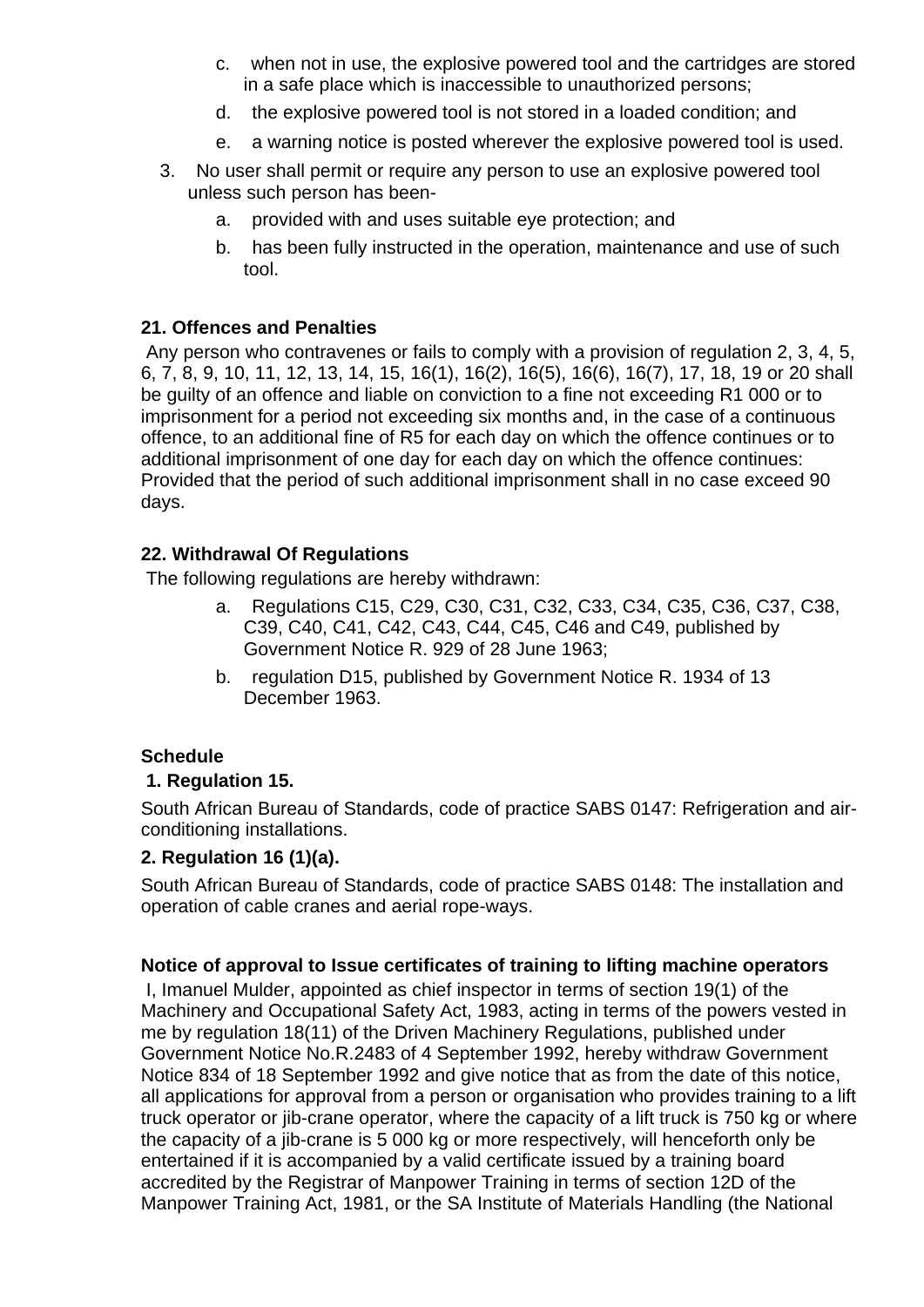Council) which has been authorised by the Chief Inspector of Occupational Safety, Department of Manpower, to carry out such evaluations.

I.Mulder

Chief Inspector

### **Exemption**

 EXEMPTION GRANTED IN TERMS OF SECTION 32 OF THE MACHINERY AND OCCUPATIONAL SAFETY ACT, 1983

I, Imanuel Mulder, appointed as chief inspector in terms of section 19(1) of the Machinery and Occupational Safety Act, 1983, by virtue of the power delegated to me by the Minister of Manpower in terms of section 34(1) of that Act, hereby exempt all users of goods hoists fitted with picket gates at hatchway landing entrances from the requirements of regulation 17(1)(b) of the Driven Machinery Regulations, 1988, published under Government Notice No.R.295 of 26 February 1988, requiring that any opening in the hatchway landing door or gate shall not be more than 38 mm in width: Provided that -

- a. the speed of the conveyance shall not exceed 0,25 m/second;
- b. the conveyance is fitted with a gate at its access side in addition to hatchway landing gates; and
- c. both the car and landing gates shall not have openings exceeding 65 mm in width.

I.Mulder

Chief Inspector

# **Notice of Exemption in terms of Section 40(1) of The Occupational Health and Safety Act, 1993**

#### **DEPARTMENT OF LABOUR**

Notice No. R.257 dated 7 March 2008

#### **DRIVEN MACHINERY REGULATIONS 18(5)**

Under section 40 (3) (b) of the Occupational Health and Safety Act, 1993(Act No. 85 of 1993), I, Jacob Pannye Malatse appointed as chief inspector in terms of section 27(1) of the said Act, and by virtue of the power delegated to me by the Minister of Labour in terms of section 42 (1) of the Act, hereby grant exemption in terms of section 40 (1) to applicants who have submitted their application for registration as lifting machine inspectors to the Engineering Council of South Africa (ECSA) before 30 September 2006 as per Government Gazette No. 28755 until 27 June 2008.

This registration does not apply to persons who examine lifting tackles in terms of regulation 18(10)(e) of the Driven Machinery Regulations. J. P. Malatse Chief Inspector

#### **Notice of Exemption in terms of Section 40(1) of The Occupational Health and Safety Act, 1993**

Notice No. R. 260 dated 30 March 2007